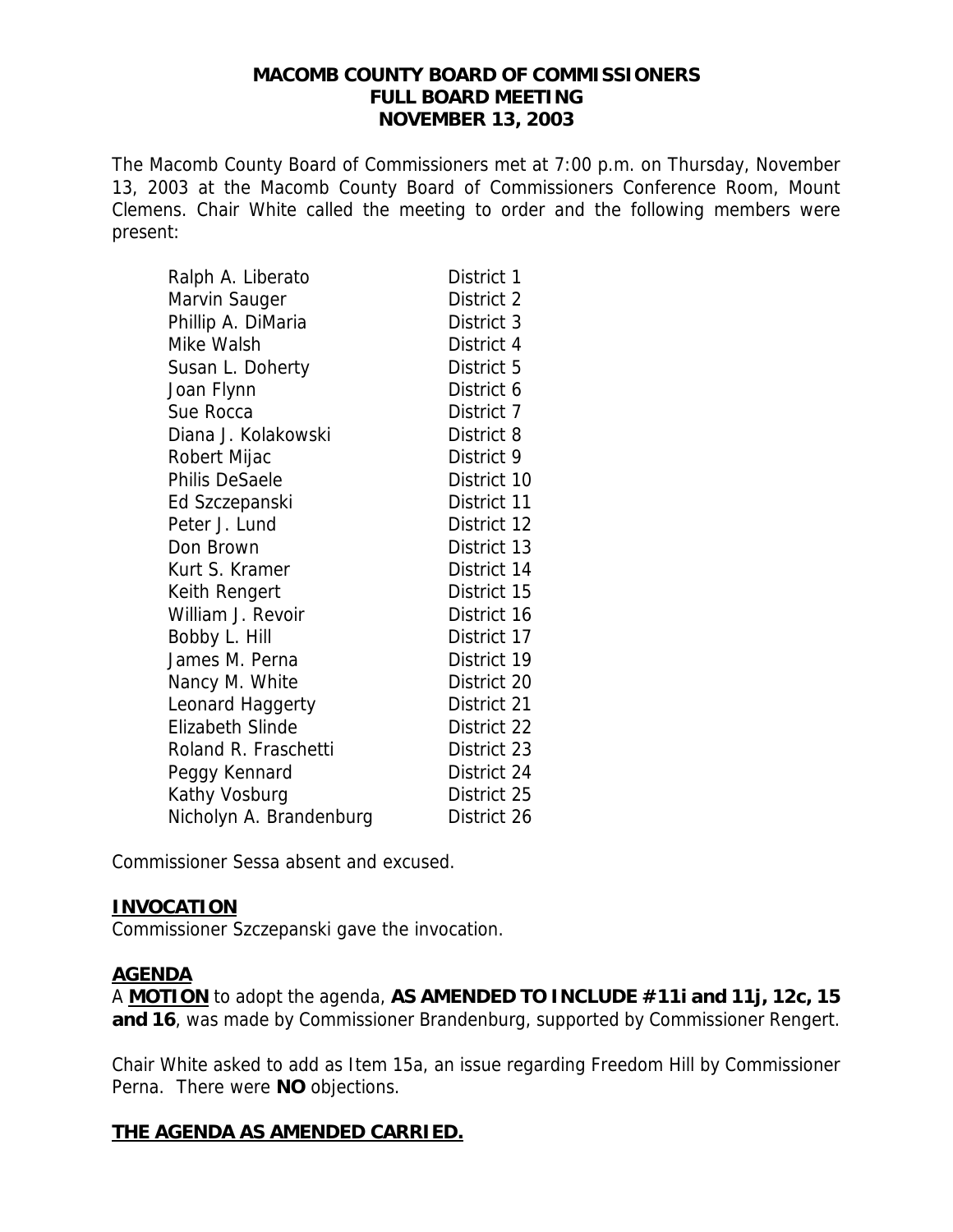## **MINUTES**

A **MOTION** to approve the minutes dated October 16, 2003, was made by Commissioner Liberato, supported by Commissioner Revoir, and the **MOTION CARRIED.**

### **PRESENTATION**

Chair White and Richard Weaver, Director of Veterans' Services, presented a Flag Case to James Senstock, the son of Paul Frank Senstock, Navy World War II Veteran.

#### **PUBLIC PARTICIPATION**

**Donna Cangemi, 12546 Hemlock, Sterling Heights, President AFSCME Local 411** 

**Kathy Phillips, AFSCME Local 411 - Council 25 Staff Representative, 28000 Van Dyke, Warren** 

**Janet Marra 54640 Bradshaw, New Baltimore, Community Mental Health Employee since 1989** 

**Carol Bowie, Fraser, Macomb County Community Mental Health Nurse Case Manager & Registered Nurse**

Representing AFSCME Local 411 membership at the Mental Health Department spoke in opposition to the request in the 2004 budget for two new administrative positions and 4 position upgrades and explained why. Caseload of staff members has increased. Clients are suffering. The need is for more trained employees to work the field not more administrators.

## **Donald Gillain, Warren, Employee Representative, Prosecuting Attorney's Office, Macomb County Retirement Commission**

### **Tom Engel, Chesterfield, Chairperson, Employee Representative, Finance Depart, Macomb County Retirement Commission**

## **Jan Gwozdz, Employee MSU Extension, 20861 Paloma, St. Clair Shores Connie Miller, Harrison Township**

#### **Mark Miller, Harrison Township**

Spoke regarding the retirement ordinance and part time employees. The ordinance needs to be examined by corporation counsel or committee and amended. Also, inequities in the workman's compensation.

# **Kenneth DeCook, 80575 Holmes Road, Armada Township Karen Pitters, 15 2nd Street, Mt. Clemens**

### **Joseph Kutchey, 17110 26 Mile Road, Macomb Township**

Expressed concern regarding state budget cuts and MSU Extension. Urged the board to send a letter to the governor in support MSU Extension and the great programs they offer.

**Steven Barkey, 57416 Breckenridge, Washington Township, Pastor Orchard Ridge Church of the Nazarene in Washington Township Pastor D. L. Bradley, 22625 Quinn Road, Clinton Township Pete Ventimiglia, 24044 Donaldson, Clinton Township Cynthia Grab, 41649 Bayhaven, Harrison Township Justin Spix, 29831 Tropia, Warren**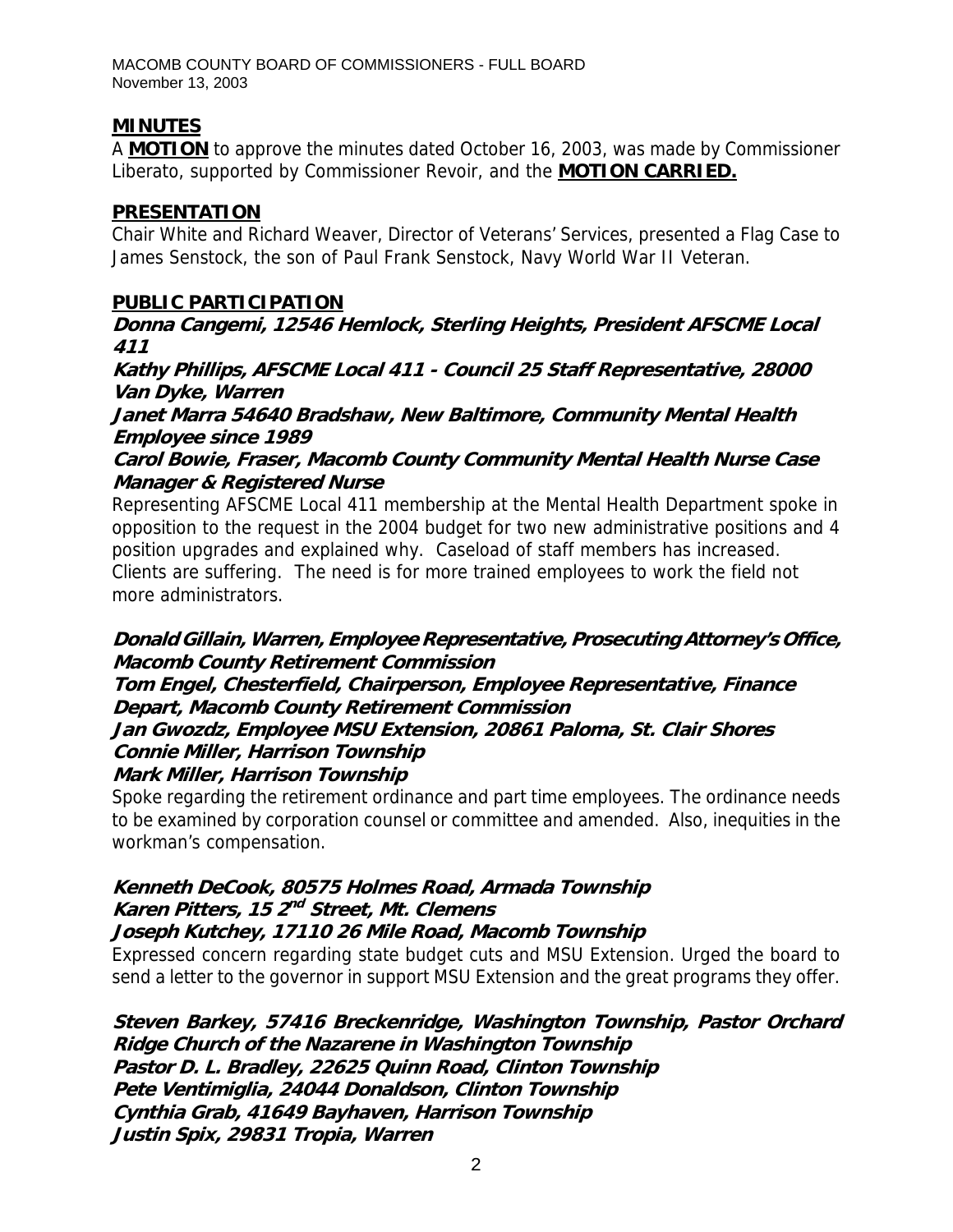**Ruthie Stevenson, 69 Beyne Street, Mt. Clemens Mary Ann Kramer 8743 Kidley, Sterling Heights Bob Brandenburg, 17396 Delaware, Macomb Township Elizabeth Spix, 29831 Tropia, Warren Jessica Brandenburg, 17396 Delaware, Macomb Township Donald Lobsinger, St. Clair Shores Karen Nikolai, 23448 S. Colonial Court, St. Clair Shores John Lind, 45699 Joseph, Shelby Township Gerald Kramer, 8743 Kidley, Sterling Heights Shirley Deacon, 25532 Cubberness, St. Clair Shores Tom Mick, 20800 Harrington, Clinton Township Stephanie Jakowski, 39344, Clinton Township (name & address unclear) Andrea Smolenski, 8663 Essen, Sterling Heights** 

**Pastor Warren Hood, Speaks at New Haven Schools regarding Morals & Values**  Supports the President's Position regarding marriage. The need to continue the teachings of the moral foundation and values in this country. Encouraged the board to reconsider and pass the resolution supporting the president's position regarding marriage.

## **Mary Spix, 29831 Tropea, Warren**

As a mother of a mentally handicapped child, spoke supporting Community Mental Health Department and their needs. Indicated without Community Mental Health Department she could not have survived. Also supports the President's position regarding marriage.

#### **Jim Santilli, 18445 Manor Wood West, Former Employee, Macomb County Youth Home**

Spoke regarding the abuse of authority and corruption at the Youth Home.

### **Pam Pitlanish, 8530 Saratoga, Oak Park, Macomb County Community Mental Health Employee**

Plead with the board to recognize and support the Infant Mental Health program.

### **Louise Bertolini, 23621 Straigier, Clinton Township**

Opposed to the resolution for the reason that passing it will not make ideal marriages. The board should put their energies where they need to be. Such as the problems at the Youth Home and the under staffed Community Mental Health Department.

### **Christine Albrecht, 42463 Eldon Avenue, Clinton Township**

Opposed to the resolution.

### **Faye Martin, 11435 Summerset, Detroit, Member of the Board of Directors HOME**

Encouraged the board to vote yes for the funding for this program.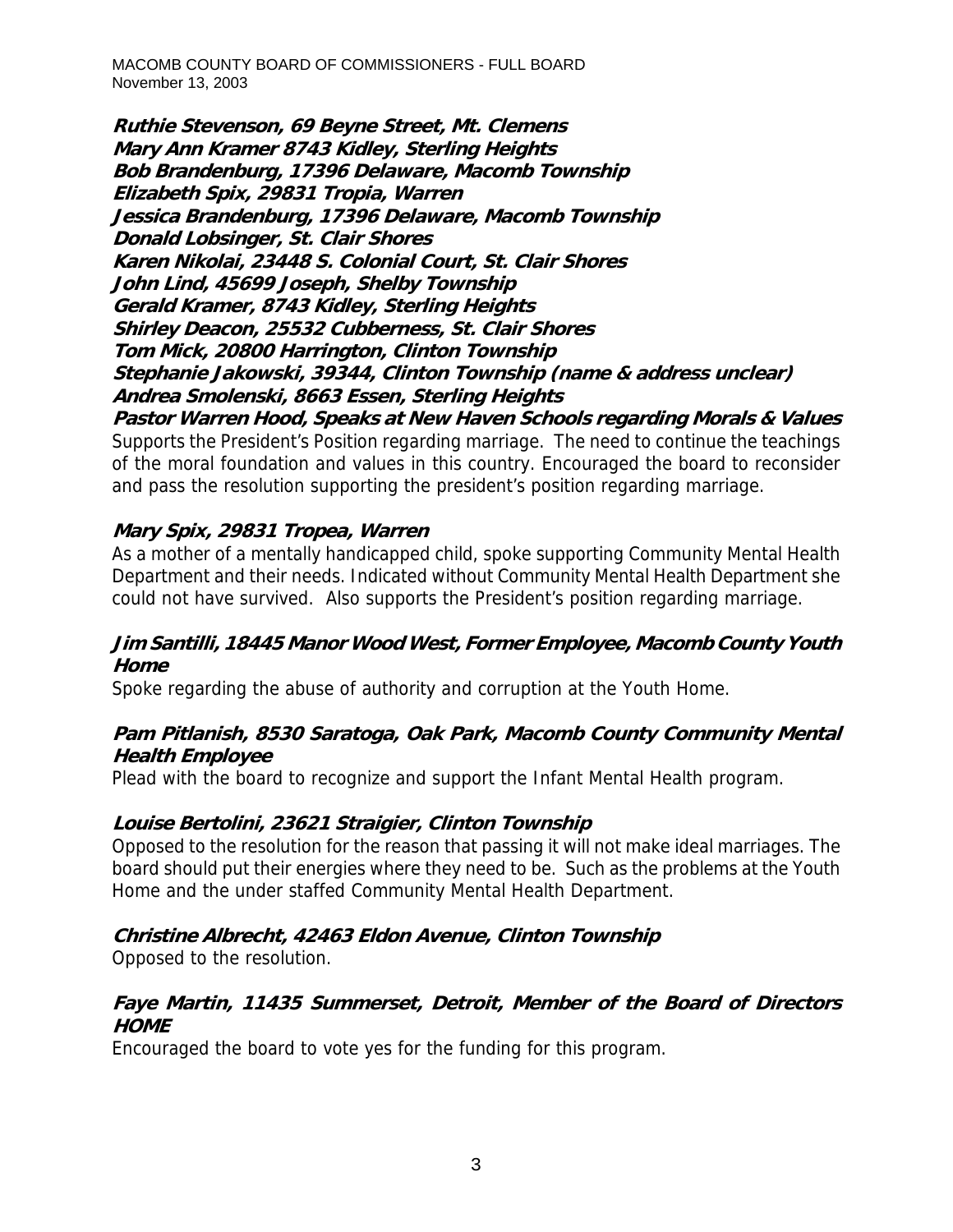#### **COMMITTEE REPORTS: OPERATIONAL SERVICES COMMITTEE – November 4, 2003**

The Deputy Clerk read the recommendations from the Operational Services Committee and a **MOTION** was made by Chairperson Rengert, supported by Vice-Chairperson Sauger, to adopt the committee recommendation.

1. AUTHORIZE PAYMENT FOR THE WORK PERFORMED AS FOLLOWS:

| MARTHA T. BERRY<br>RENOVATION | ELLISDON MICHIGAN                | \$139,043.88 |
|-------------------------------|----------------------------------|--------------|
| YOUTH HOME                    | PROJECT CONTROL<br>SYSTEMS, INC. | 707,000.00   |
| YOUTH HOME                    | WAKELY ASSOCIATES                | 2,185.28     |

FURTHER, FUNDS ARE AVAILABLE IN THE CAPITAL BUDGET.

- 2. APPROVE CHANGE ORDER NUMBER 1 FOR THE YOUTH HOME ADDITION RENOVATION PROJECT IN THE AMOUNT OF \$131,717.55 FOR A FIRE PUMP GENERATOR AS PRESENTED BY THE ARCHITECT, WAKELY ASSOCIATES, INC.; FUNDS ARE AVAILABLE IN THE CONSTRUCTION CONTINGENCY.
- 3. CONCUR WITH THE PURCHASING MANAGER AND AWARD THE PRINTING FOR THE CLERK'S 2004 OFFICIAL DIRECTORY TO THE LOWEST RESPONSIBLE BIDDER, PRINTWELL, IN THE AMOUNT OF \$20,444.00; FUNDS ARE AVAILABLE FROM THE CLERK'S OUTSIDE PRINTING FUND.
- 4. CONCUR WITH THE FLEET MANAGER AND APPROVE THE FOLLOWING VEHICLE PURCHASES:

ONE 2004 FORD TAURUS LX 4-DOOR SEDAN FOR PARKS AND RECREATION TO THE LOWEST RESPONSIBLE BIDDER, SIGNATURE FORD, PERRY, MICHIGAN, IN THE AMOUNT OF \$11,769; FUNDS ARE AVAILABLE FROM THE 2004 VEHICLE ACCOUNT;

ONE 2004 FORD F250 PICKUP TRUCK FOR PARKS AND RECREATION TO THE LOWEST RESPONSIBLE BIDDER, SIGNATURE FORD, PERRY, MICHIGAN, IN THE AMOUNT OF \$17,330; FUNDS ARE AVAILABLE FROM THE 2004 VEHICLE ACCOUNT;

ONE 2004 FORD E250 CARGO VAN FOR TECHNICAL SERVICES TO THE LOWEST RESPONSIBLE BIDDER, VARSITY FORD, ANN ARBOR, MICHIGAN, IN THE AMOUNT OF \$13,759; FUNDS ARE AVAILABLE FROM THE 2004 VEHICLE ACCOUNT;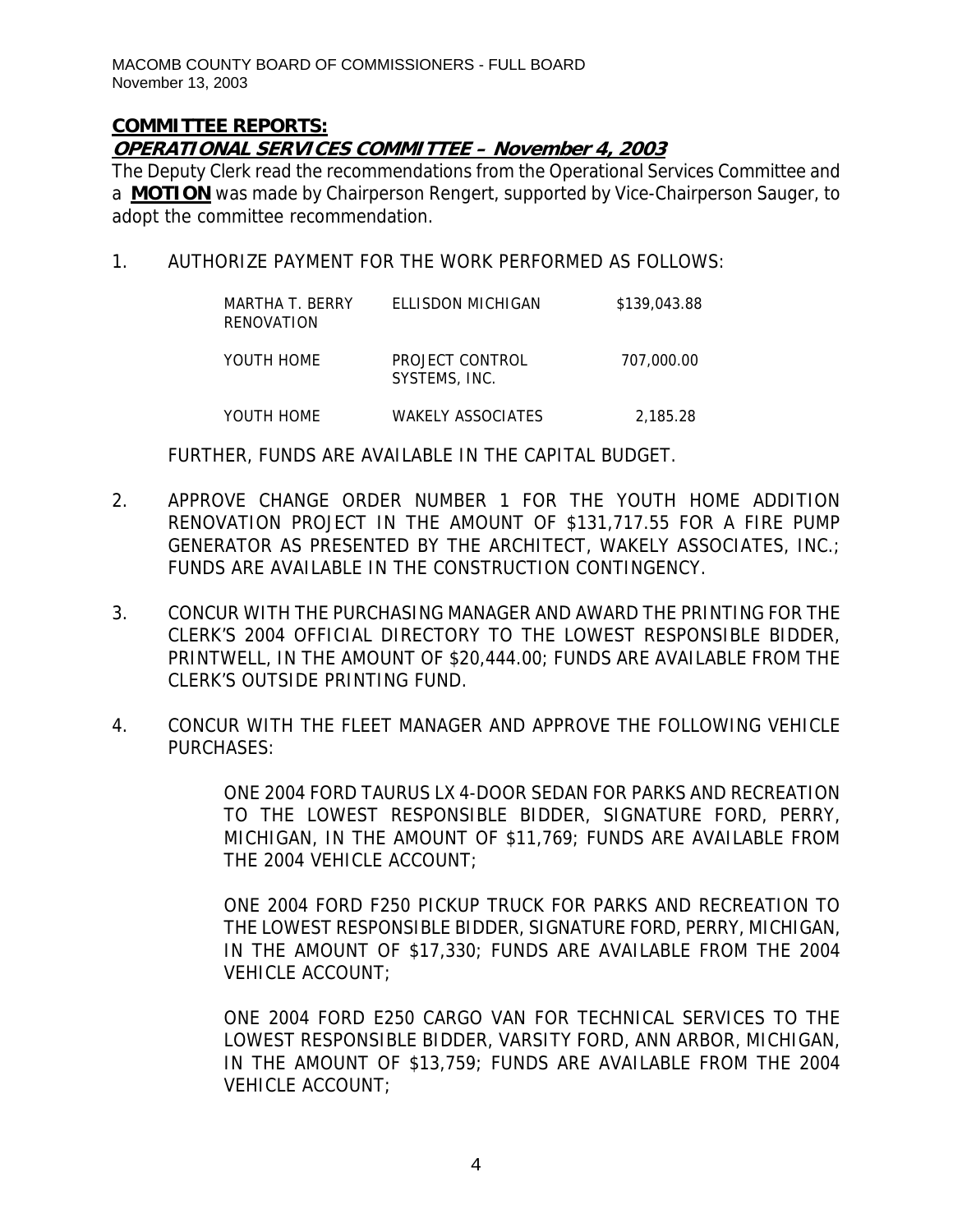EIGHT 2004 FORD CROWN VICTORIA POLICE INTERCEPTORS FOR THE SHERIFF'S DEPARTMENT TO THE LOWEST RESPONSIBLE BIDDER, SIGNATURE FORD, PERRY, MICHIGAN, IN THE AMOUNT OF \$158,064; FUNDS ARE AVAILABLE FROM THE 2004 VEHICLE ACCOUNT FOR SIX PATROL UNITS AND SECONDARY ROAD PATROL (TRAFFIC) GRANT FOR TWO PATROL UNITS;

TWO 2004 FORD EXPEDITIONS FOR THE SHERIFF'S DEPARTMENT TO THE LOWEST RESPONSIBLE BIDDER, SIGNATURE FORD, PERRY, MICHIGAN, IN THE AMOUNT OF \$51,524; FUNDS ARE AVAILABLE FROM THE 2004 VEHICLE ACCOUNT;

TWO 2004 FORD E350 SUPER CLUB WAGONS FOR THE SHERIFF'S DEPARTMENT TO THE LOWEST RESPONSIBLE BIDDER, VARSITY FORD, ANN ARBOR, MICHIGAN, IN THE AMOUNT OF \$37,150; FUNDS ARE AVAILABLE FROM THE 2004 VEHICLE ACCOUNT; AND

THREE 2004 FORD TAURUS LX 4-DOOR SEDANS FOR THE SHERIFF'S DEPARTMENT TO THE LOWEST RESPONSIBLE BIDDER, SIGNATURE FORD, PERRY, MICHIGAN, IN THE AMOUNT OF \$35,307; FUNDS ARE AVAILABLE FROM THE 2004 VEHICLE ACCOUNT.

#### **THE MOTION CARRIED.**

#### **JUSTICE & PUBLIC SAFETY COMMITTEE – November 5, 2003**

The Deputy Clerk read the recommendations from the Justice & Public Safety Committee and a **MOTION** was made by Chairperson DiMaria, supported by Vice-Chairperson Fraschetti, to adopt the committee recommendations.

- 1. APPROVE CHANGING THE NAME OF THE "MACOMB COUNTY YOUTH HOME" TO THE "MACOMB COUNTY JUVENILE JUSTICE CENTER."
- 2. AUTHORIZE THE OFFICE OF EMERGENCY MANAGEMENT AND COMMUNICATIONS TO ACCEPT AND ENTER INTO THE STATE OF MICHIGAN 2003 STATE HOMELAND SECURITY GRANT PROGRAM, STATE HOMELAND ASSESSMENT AND STRATEGY GRANT AGREEMENT IN THE AMOUNT OF \$20,000.00 FOR THE PURPOSE OF PROVIDING FINANCIAL ASSISTANCE FOR COMPLETING THE ASSESSMENTS FOR THE STATE HOMELAND SECURITY ASSESSMENT AND STRATEGY PROGRAM (SHSAS).

### **THE MOTION CARRIED.**

A **MOTION** was made by Commissioner DiMaria to waive the reading of the committee recommendations supported by Commissioner Brown, and the **MOTION CARRIED.**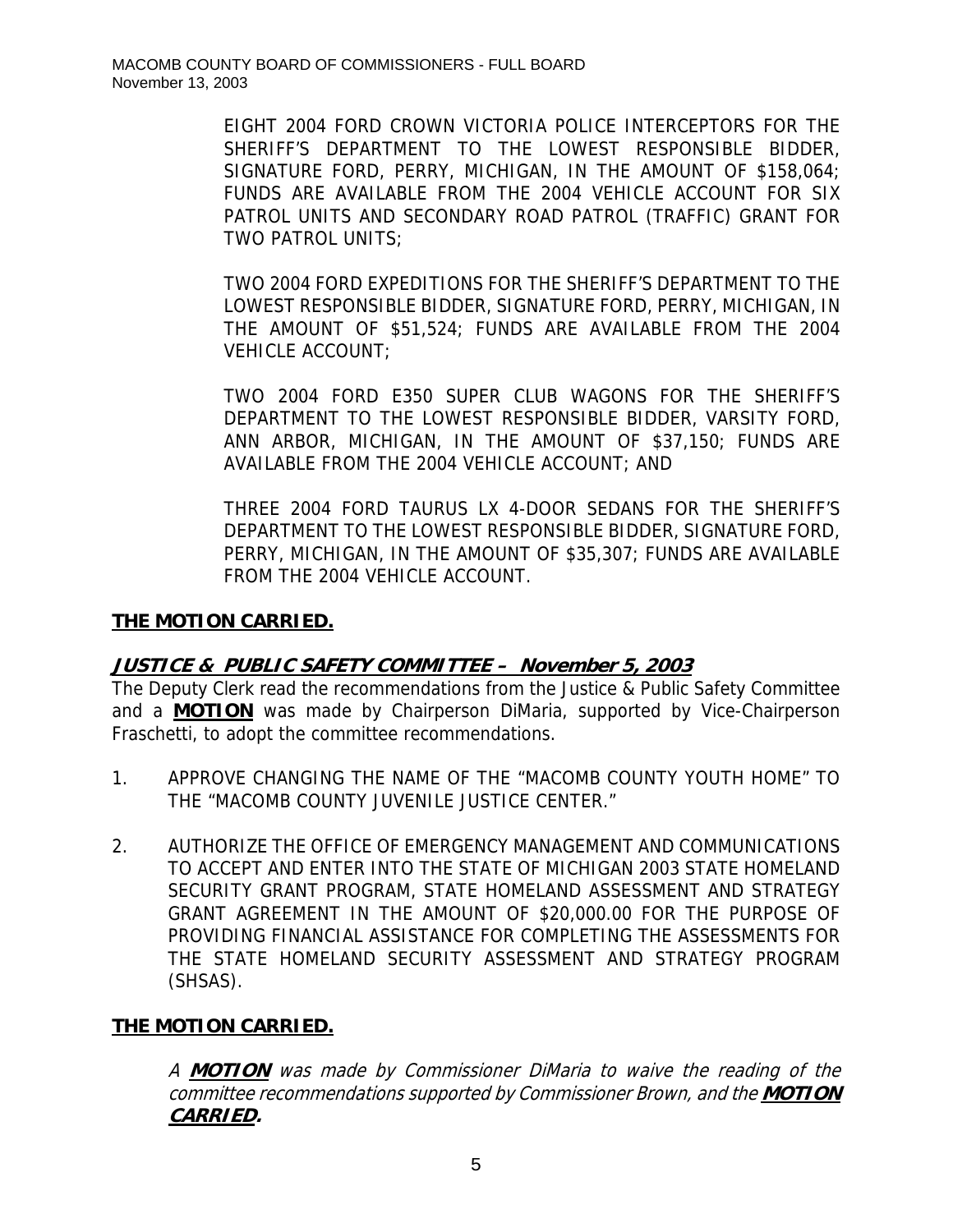**LEGISLATIVE & ADMINISTRATIVE SERVICES COMMITTEE – November 5, 2003**

A **MOTION** was made by Chairperson Szczepanski, supported by Vice-Chairperson Hill, to adopt the committee recommendation.

1. AWARD BID ITEM 28-03 TO THE LOW BIDDER, COMMERCIAL COMMUNICATIONS, FOR PRINTING 125,000 COPIES OF THE 5TH EDITION DIRECTORY OF SERVICES FOR A TOTAL COST OF \$25,950.00. FUNDING IS AVAILABLE FROM THE PUBLIC INFORMATION EXPENSE ACCOUNT.

## **THE MOTION CARRIED.**

## **HEALTH SERVICES COMMITTEE – November 6, 2003**

A **MOTION** was made by Chairperson DeSaele, supported by Vice-Chairperson Haggerty, to adopt the committee recommendations.

Commissioners Brandenburg, Szczepanski and Kramer asked their NO votes be recorded from committee on Motions #2 & 3. There were **NO** objections.

Commissioner Fraschetti asked to separate Motion #2. There were **NO** objections.

A vote was taken on the following:

- 1. APPROVE THE REAPPOINTMENT OF THE FOLLOWING MEMBERS TO THE MACOMB COUNTY WATER QUALITY BOARD: COMMISSIONER PEGGY KENNARD (DEMOCRATIC COMMISSIONER), COMMISSIONER PHILIS DeSAELE (REPUBLICAN COMMISSIONER) AND WILLIAM SMITH (ENVIRONMENTAL), TERMS ENDING DECEMBER 31, 2006.
- 3. AMEND THE 2004 DISCRETIONARY FEE SCHEDULE TO INCLUDE TRAINING FEES FOR TRAINING UNDER THE "REGULATIONS GOVERNING FOOD SAFETY TRAINING FOR FOOD SERVICE ESTABLISHMENTS IN MACOMB COUNTY, MICHIGAN," AS FOLLOWS:

REGISTRATION FEE – FOOD SERVICE MANAGER CERTIFICATION CLASS \$ 90.00 MACOMB COUNTY RESIDENTS FOR REGISTRANTS WHO OWN OR ARE EMPLOYED BY A FOOD SERVICE ESTABLISHMENT OPERATING IN MACOMB COUNTY.

### \$200.00 OTHERS

4. AUTHORIZE THE HEALTH DEPARTMENT TO ACCEPT DONATIONS TO THE MACOMB COUNTY ANIMAL SHELTER TOTALING \$15,193.07 AND TO DEVELOP RECOMMENDATIONS TO THE BOARD TO USE THESE FUNDS IN WAYS WHICH RESPECT THE WISHES AND VALUES OF THE DONORS.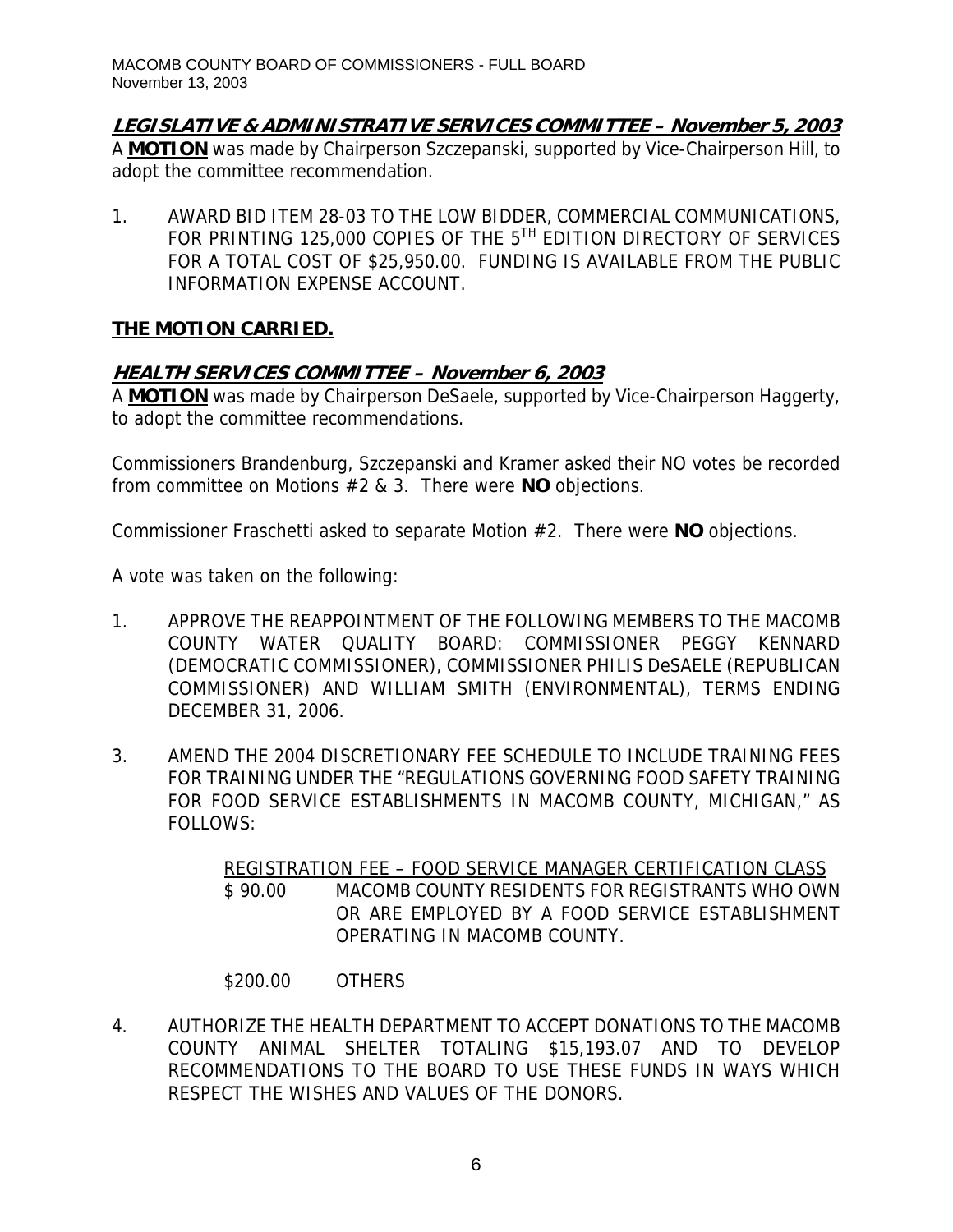5. APPROVE THE ISSUANCE OF RFP'S TO IMPLEMENT THE LAKE ST. CLAIR, CLINTON RIVER AND ST. CLAIR RIVER WATER QUALITY MONITORING PROJECT.

#### **THE MOTION CARRIED.**

#### **SEPARATED MOTION**

2. ADOPT THE PROPOSED REGULATIONS GOVERNING FOOD SAFETY TRAINING FOR FOOD SERVICE ESTABLISHMENTS IN MACOMB COUNTY, EFFECTIVE JANUARY 1, 2004.

**THE MOTION CARRIED,** with Commissioners Fraschetti, Kramer, Szczepanski, Brandenburg and Revoir voting **NO**.

#### **PERSONNEL COMMITTEE – November 7, 2003**

A **MOTION** was made by Chairperson Mijac, supported by Vice-Chairperson Doherty, to adopt the committee recommendations.

- 1. RECONFIRM THE FOLLOWING VACANCIES:
	-
	- 2. (1) COMPUTER MAINTENACE CLERK COMMUNITY CORRECTIONS
	-
	- 4. (1) DEPUTY COURT CLERK I 42-2 DISTRICT COURT
	- 5. (1) DATA MAINTENANCE CLERK FRIEND OF THE COURT
	- 6. (1) FIELD INVESTIGATOR  $I/I$  FRIEND OF THE COURT
	-
	- 8. (1) PUBLIC HEALTH NURSE I HEALTH
	- 9. (1) PROJECT DIRECTOR MCCSA
	-
	-

1. (1) ADMINISTRATIVE SECRETARY CIRCUIT COURT – JUVENILE DIVISION 3. (1) CASE MANAGER II COMMUNITY MENTAL HEALTH  $\sigma$ . (1) FIELD INVESTIGATOR IT.<br>
7. (1) JUDICIAL SERVICE OFFICER FRIEND OF THE COURT 10. (1) PROJECT MANAGER MANAGEMENT INFORMATION SERVICES 11. (1) PROGRAM MANAGER PLANNING & ECONOMIC DEVELOPMENT

- 2. APPROVE THE ADDITION OF (.5) PROBATION OFFICER POSITION IN THE CIRCUIT COURT – JUVENILE DIVISION (JUVENILE DRUG AND MENTAL HEALTH COURT); FURTHER, THAT THE POSITION BE POSTED THROUGH THE NORMAL PROCESS OF OTHER JOB POSTINGS.
- 3. APPROVE AN ADDITION OF (.5) PROBATION OFFICER POSITION IN THE CIRCUIT COURT – JEVENILE DIVISION (JUVENILE SEX OFFENDER PROGRAM); FURTHER, THAT THE POSITION BE POSTED THROUGH THE NORMAL PROCESS OF OTHER JOB POSTINGS.
- 4. APPROVE A TITLE CHANGE ONLY FOR THE POSITION OF SECURITY SYSTEMS ANALYST TO SECURITY ADMINISTRATOR IN THE MANAGEMENT INFORMATION SERVICES DEPARTMENT.
- 5. APPROVE A TITLE CHANGE AND RECONFIRMATION OF ONE VACANT STENO CLERK IV POSITION TO ONE SECRETARY POSITION IN PROSECUTOR'S OFFICE.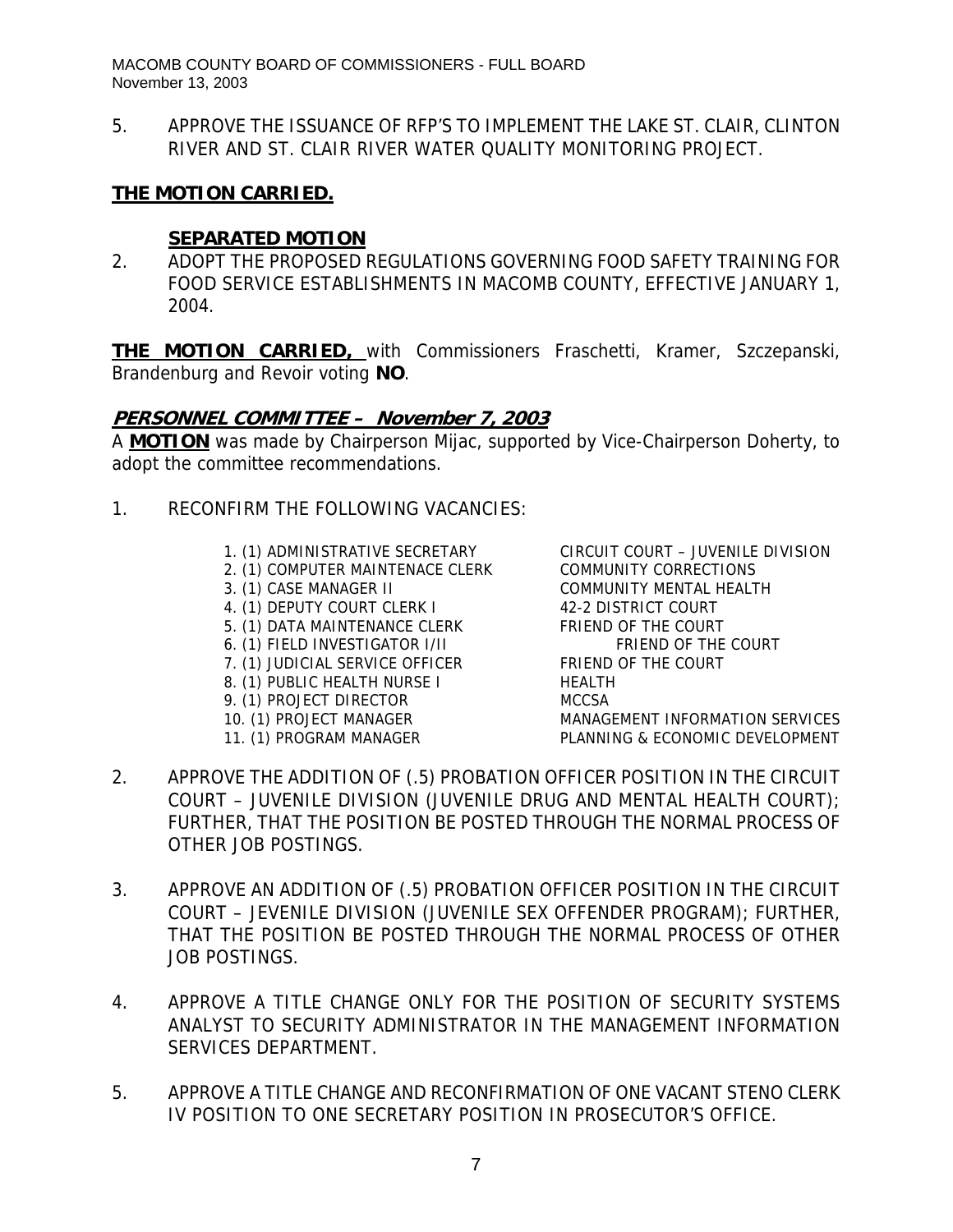- 6. APPROVE THE PROPOSAL BY THE MACOMB COUNTY COMMUNITY COLLEGE FOR TRAINING OF HEALTH DEPARTMENT LEAD PROFESSIONAL EMPLOYEES, MANAGERS AND SUPERVISORS; FURTHER, THAT THE TRAINING MODULES TO BE PRESENTED BY THE HUMAN RESOURCES DEPARTMENT WILL BE CONSIDERED AFTER THE AD HOC COMMITTEE ON HIRING PRACTICES AND PROCEDURES MAKES ITS RECOMMENDATIONS.
- 7. APPROVE THE RECONFIRMATION OF ONE VACANT BUDGETED COURT REPORTER POSITION IN PROBATE COURT – MENTAL DIVISION.

### **THE MOTION CARRIED.**

#### **BUDGET COMMITTEE – November 10, 2003**

A **MOTION** was made by Chairperson Kolakowski, supported by Vice-Chairperson Sessa, to adopt the committee recommendations.

Commissioners Kramer and Brandenburg asked their **NO** vote be recorded from committee on Motion #4. There were **NO** objections

Commissioner Szczepanski asked to add his **NO** vote on Motion #4. There were **NO** objections.

- 1. "RESOLVED, THAT THE COUNTY OF MACOMB, MICHIGAN, DOES HEREBY ACCEPT THE TERMS OF PROJECT AGREEMENT TF 02-166 AS RECEIVED FROM THE MICHIGAN DEPARTMENT OF NATURAL RESOURCES, AND THAT THE COUNTY OF MACOMB DOES HEREBY SPECIFICALLY AGREE, BUT NOT BY WAY OF LIMITATION, AS FOLLOWS: 1) TO APPROPRIATE ALL FUNDS NECESSARY TO COMPLETE THE PROJECT DURING THE PROJECT PERIOD AND TO PROVIDE SIX-HUNDRED THREE THOUSAND AND SEVEN HUNDRED TWENTY DOLLARS, (\$603,720.00) TO MATCH THE GRANT AUTHORIZED BY THE DEPARTMENT; 2) TO MAINTAIN SATISFACTORY FINANCIAL ACCOUNTS, DOCUMENTS AND RECORDS TO MAKE THEM AVAILABLE TO THE DEPARTMENT FOR AUDITING AT REASONABLE TIMES; 3) TO REGULATE THE USE OF THE PROPERTY ACQUIRED AND RESERVED UNDER THIS AGREEMENT TO ASSURE THE USE THEREOF BY THE PUBLIC ON EQUAL AND REASONABLE TERMS; 4) TO COMPLY WITH ANY AND ALL TERMS OF SAID AGREEMENT INCLUDING ALL TERMS NOT SPECIFICALLY SET FORTH IN THE FOREGOING PORTIONS OF THIS RESOLUTION."
- 2. APPROVE THE FOLLOWING:

APPROVE THE ACCEPTANCE OF A COPS HOMELAND SECURITY OVERTIME PROGRAM GRANT AWARD FOR \$90,666.00 TOTAL WITH THE COUNTY'S MATCH BEING \$22,666.00, NET GRANT AWARD OF \$68,000.00. THIS ALLOWS THE SHERIFF TO DEPLOY DEPUTIES IN ADDITIONAL HOMELAND SECURITY EFFORTS. FUNDING OF THE COUNTY MATCH IN THE AMOUNT OF \$22,666.00 IS AVAILABLE IN THE CONTINGENCY ACCOUNT; AND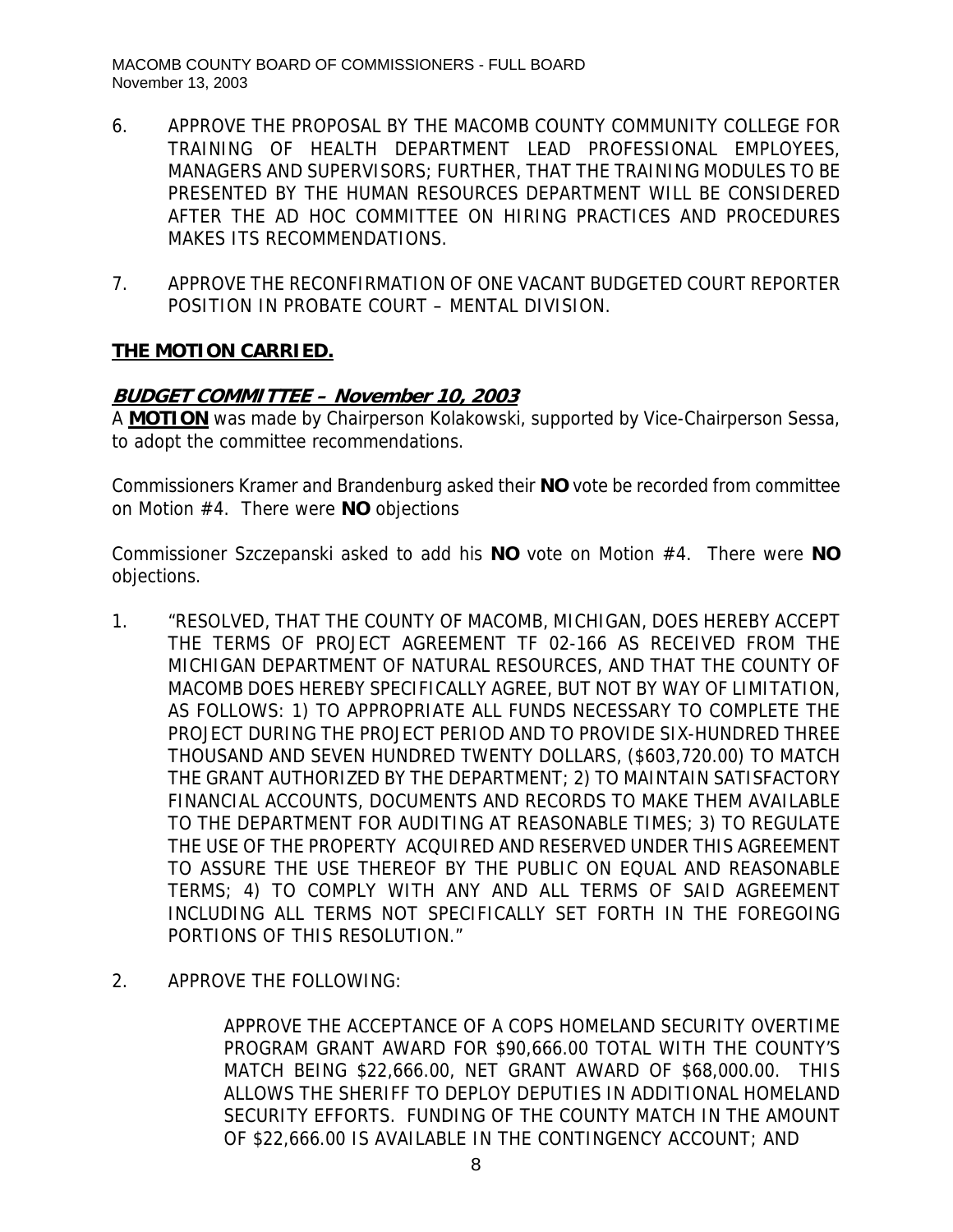ACCEPT THE FEDERAL SHARE OF \$8,627.00 FROM THE CITY OF MT. CLEMENS TOWARD THE JUVENILE ACCOUNTABILITY GRANT OF 2004-2005. THE AWARD REQUIRES A 10% LOCAL MATCH OF \$959.00. TOTAL AWARD IS \$9,586.00. FUNDING OF THE COUNTY MATCH IN THE AMOUNT OF \$959.00 IS AVAILABLE IN THE CONTINGENCY ACCOUNT.

- 3. USE THE STATE PROVIDED JJOLT (JUVENILE JUSTICE ON-LINE TECHNOLOGY SYSTEM) FOR THE MACOMB COUNTY YOUTH HOME AND THE MACOMB COUNTY REIMBURSEMENT DEPARTMENT, AT NO COST TO THE COUNTY; AND TO PROCURE 20 PCs FOR THE YOUTH HOME, A YOUTH HOME INSPECTION SYSTEM AND SECURITY UPGRADES FOR THE COUNTY'S NETWORK AT A COST NOT TO EXCEED \$289,371.00; FUNDING IS AVAILABLE IN THE CAPITAL IMPROVEMENT FUND.
- 4. RECLASSIFY ONE ENVIRONMENTALIST III TO ENVIRONMENTALIST IV EFFECTIVE JANUARY 1, 2004, AND TO EVALUATE THE ABILITY OF THE HEALTH DEPARTMENT TO MEET THE REQUIREMENT OF REGULATIONS GOVERNING FOOD SAFETY TRAING FOR FOOD SERVICE ESTABLISHMENTS IN MACOMB COUNTY. IF ADDITIONAL RESOURCES ARE REQUIRED TO MEET THE DEMAND FOR SERVICES, THE REQUEST WOULD BE PRESENTED IN THE 2005 HEALTH DEPARTMENT AMENDED BUDGET.

### **THE MOTION CARRIED.**

A **MOTION** was made by Commissioner Hill to reconsider **SEPARATED MOTION #3 FROM THE OCTOBER 15<sup>TH</sup> FINANCE COMMITTEE AS AMENDED** at the October 16, 2003 Full Board Meeting.

A discussion ensued.

#### **ROLL CALL VOTE ON RECONSIDERATION**

|                    | <b>YES</b> | <b>NO</b> |
|--------------------|------------|-----------|
| <b>BRANDENBURG</b> |            | Χ         |
| <b>BROWN</b>       |            | Χ         |
| <b>DESAELE</b>     |            | Χ         |
| <b>DI MARIA</b>    | X          |           |
| <b>DOHERTY</b>     | χ          |           |
| <b>FLYNN</b>       | χ          |           |
| <b>FRASCHETTI</b>  |            | Χ         |
| <b>HAGGERTY</b>    | X          |           |
| HILL               | X          |           |
| <b>KENNARD</b>     | χ          |           |
| KOLAKOWSKI         | x          |           |
| <b>KRAMER</b>      |            | x         |
| <b>LIBERATO</b>    | x          |           |
| LUND               |            | Χ         |
| MIJAC              | χ          |           |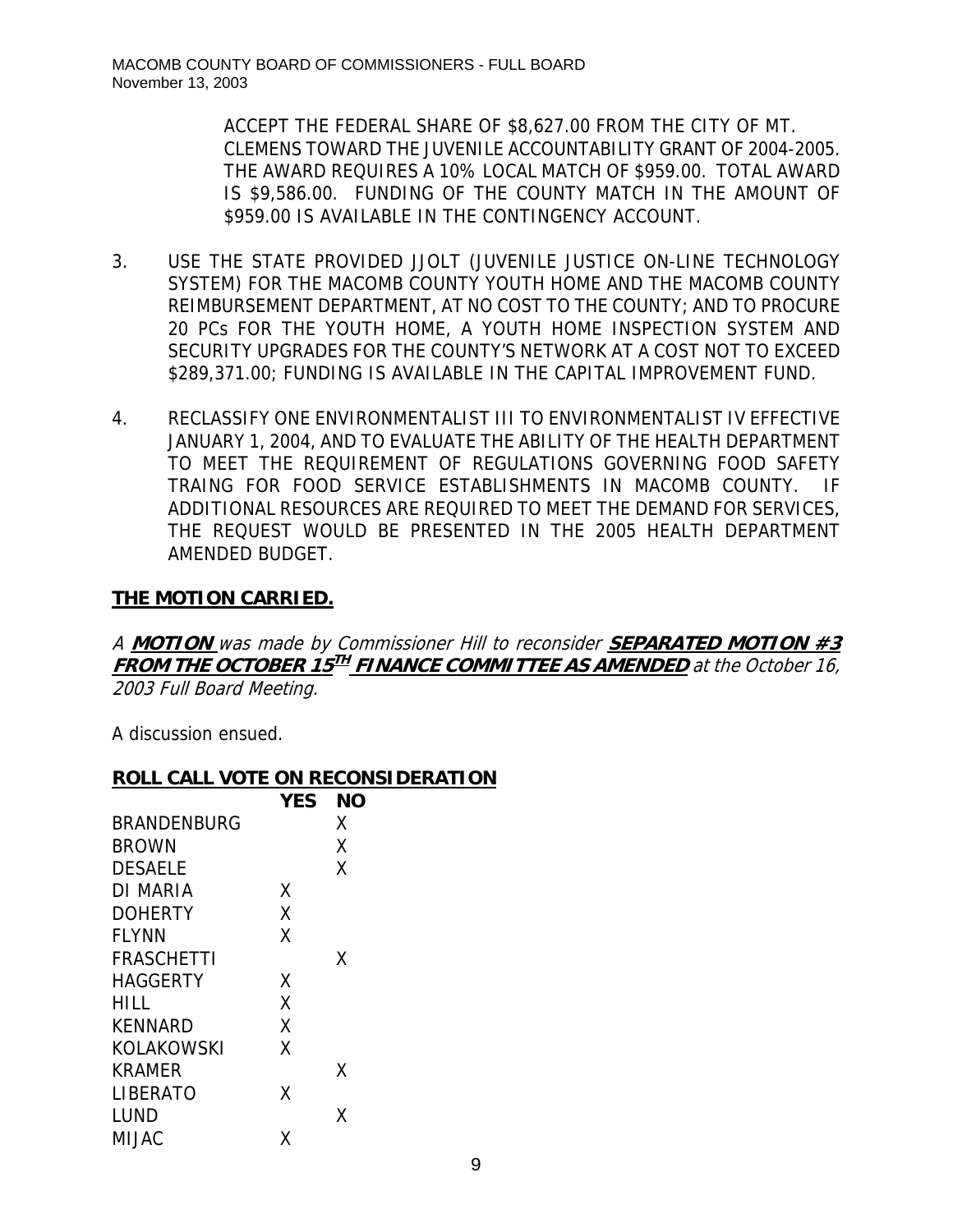| PFRNA              | x      |   |
|--------------------|--------|---|
| RENGERT            |        | X |
| <b>REVOIR</b>      |        | χ |
| <b>ROCCA</b>       |        | Χ |
| <b>SAUGER</b>      | Χ      |   |
| <b>SESSA</b>       | Absent |   |
| <b>SLINDE</b>      | x      |   |
| <b>SZCZEPANSKI</b> |        | Χ |
| <b>VOSBURG</b>     |        | Χ |
| WALSH              | x      |   |
| <b>WHITE</b>       | χ      |   |
| <b>TOTAL</b>       | 14     |   |

#### **THE MOTION TO RECONSIDER PASSES.**

THE SEPARATED MOTION AS AMENDED AT FULL BOARD OCTOBER 16, 2003 THAT IS BEING RECONSIDERED IS AS FOLLOWS:

APPROVE AN ADJUSTMENT TO THE MILEAGE REIMBURSEMENT RATE AND MEAL ALLOWANCE TO EQUATE THE RATES PAID BY THE STATE OF MICHIGAN EFFECTIVE OCTOBER  $1^{ST}$  OF EACH YEAR; THEREFORE, EFFECTIVE OCTOBER 1, 2003, THE MILEAGE REIMBURSEMENT RATE WILL REMAIN THE SAME AT THIRTY-SIX CENTS PER MILE AND THE DAILY MEAL ALLOWANCE FOR EMPLOYEES WILL INCREASE TO \$31.00 PER DAY IN COMPLIANCE WITH THE STATE OF MICHIGAN RATES; FURTHER, THE FINANCE DIRECTOR IS DIRECTED TO NOTIFY EACH ELECTED OFFICIAL AND DEPARTMENT HEAD OF THE ABOVE NOTED RATES. **FINALLY, COUNTY COMMISSIONERS WOULD NO LONGER BE ELIGIBLE TO RECEIVE MILEAGE REIMBURSEMENT TO ATTEND COUNTY COMMITTEE AND BOARD MEETINGS.** 

A **MOTION TO AMEND** THE MOTION BY DELETING THE LANGUAGE: **FINALLY, COUNTY COMMISSIONERS WOULD NO LONGER BE ELIGIBLE TO RECEIVE MILEAGE REIMBURSEMENT TO ATTEND COUNTY COMMITTEE AND BOARD MEETINGS,** WAS MADE BY COMMISSIONER SLINDE, SUPPORTED BY COMMISSIONER KOLAKOWSKI.

A **MOTION TO TABLE** WAS MADE BY COMMISSIONER REVOIR, SUPPORTED BY COMMISSIONER BRANDENBURG.

#### **ROLL CALL VOTE ON MOTION TO TABLE**

|                    | YES NO |   |  |
|--------------------|--------|---|--|
| <b>BRANDENBURG</b> | X      |   |  |
| <b>BROWN</b>       | X      |   |  |
| <b>DESAELE</b>     | X      |   |  |
| DI MARIA           |        | X |  |
| <b>DOHERTY</b>     |        | χ |  |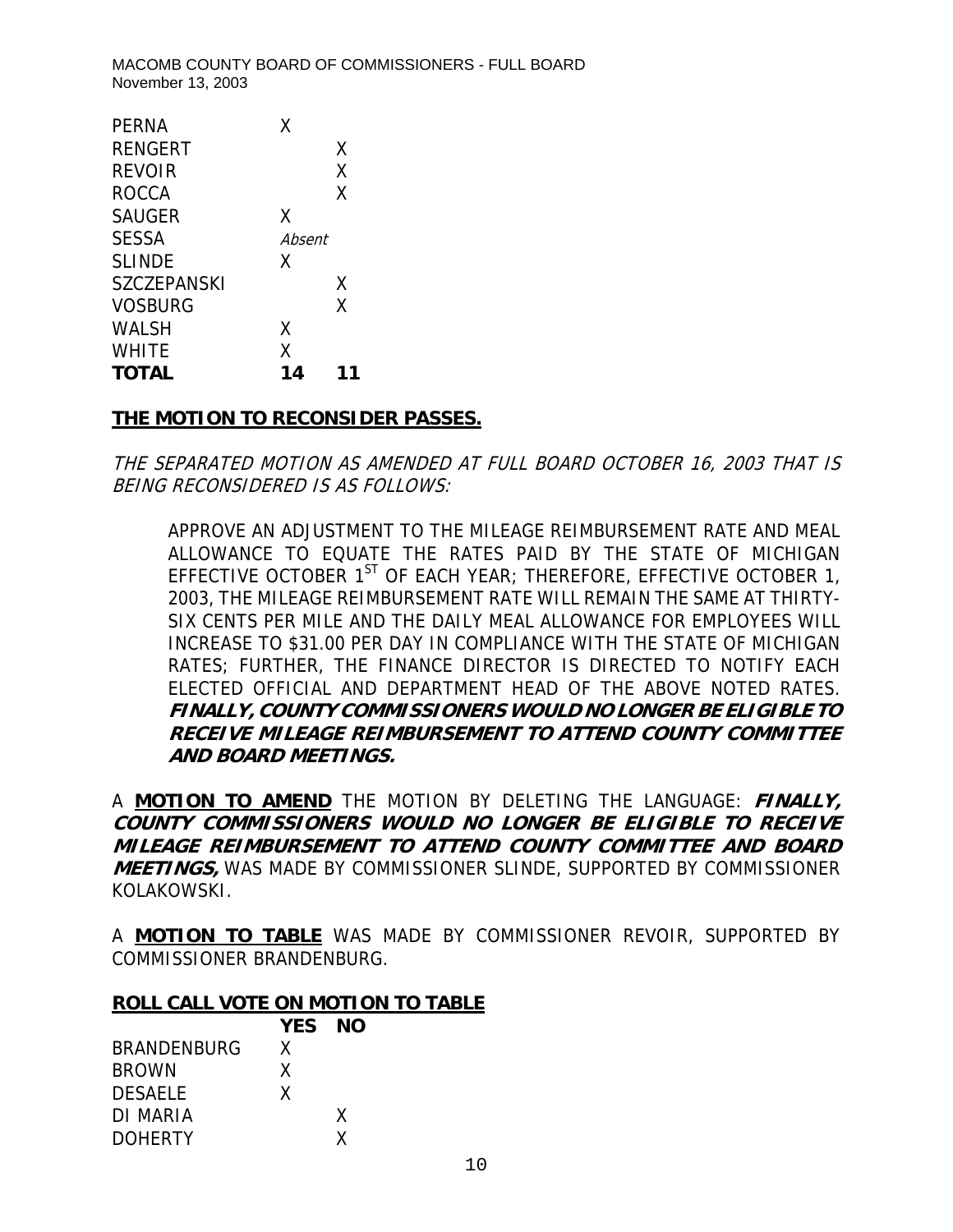| <b>FLYNN</b>      |        | Χ  |
|-------------------|--------|----|
| <b>FRASCHETTI</b> | Χ      |    |
| <b>HAGGERTY</b>   |        | Χ  |
| HILL              |        | X  |
| <b>KENNARD</b>    |        | X  |
| KOLAKOWSKI        |        | Χ  |
| <b>KRAMER</b>     | Χ      |    |
| <b>LIBERATO</b>   |        | χ  |
| LUND              | Χ      |    |
| MIJAC             |        | Χ  |
| <b>PERNA</b>      |        | X  |
| <b>RENGERT</b>    | Χ      |    |
| <b>REVOIR</b>     | X      |    |
| <b>ROCCA</b>      | X      |    |
| <b>SAUGER</b>     |        | Χ  |
| <b>SESSA</b>      | Absent |    |
| <b>SLINDE</b>     |        | Χ  |
| SZCZEPANSKI       | Χ      |    |
| VOSBURG           | Χ      |    |
| WALSH             |        | Χ  |
| WHITE             |        | X  |
| <b>TOTAL</b>      | 11     | 14 |

### **THE MOTION TO TABLE FAILED.**

A **MOTION TO POSTPONE INDEFINITELY** WAS MADE BY COMMISSIONER REVOIR, SUPPORTED BY COMMISSIONER DIMARIA, AND THE **MOTION CARRIED**, with Commissioners Szczepanski, Brandenburg and Lund voting **NO**.

### **FINANCE COMMITTEE – November 12, 2003**

A **MOTION** was made by Chairperson Revoir, supported by Vice-Chairperson Slinde to adopt the committee recommendations.

Commissioner Brandenburg asked to separate Motions #3 and #4. There were **NO** objections.

Commissioner Szczepanski asked his **NO** vote be recorded from committee on contraceptives. There were **NO** objections.

A vote was taken on the following:

1. APPROVE THE MONTHLY BILLS (WITH CORRECTIONS, DELETIONS AND/OR ADDENDA) AND AUTHORIZE PAYMENT; FURTHER, TO APPROVE THE PAYROLL IN THE TOTAL AMOUNT OF \$9,831,807.47, WITH NECESSARY MODIFICATIONS TO THE APPROPRIATIONS.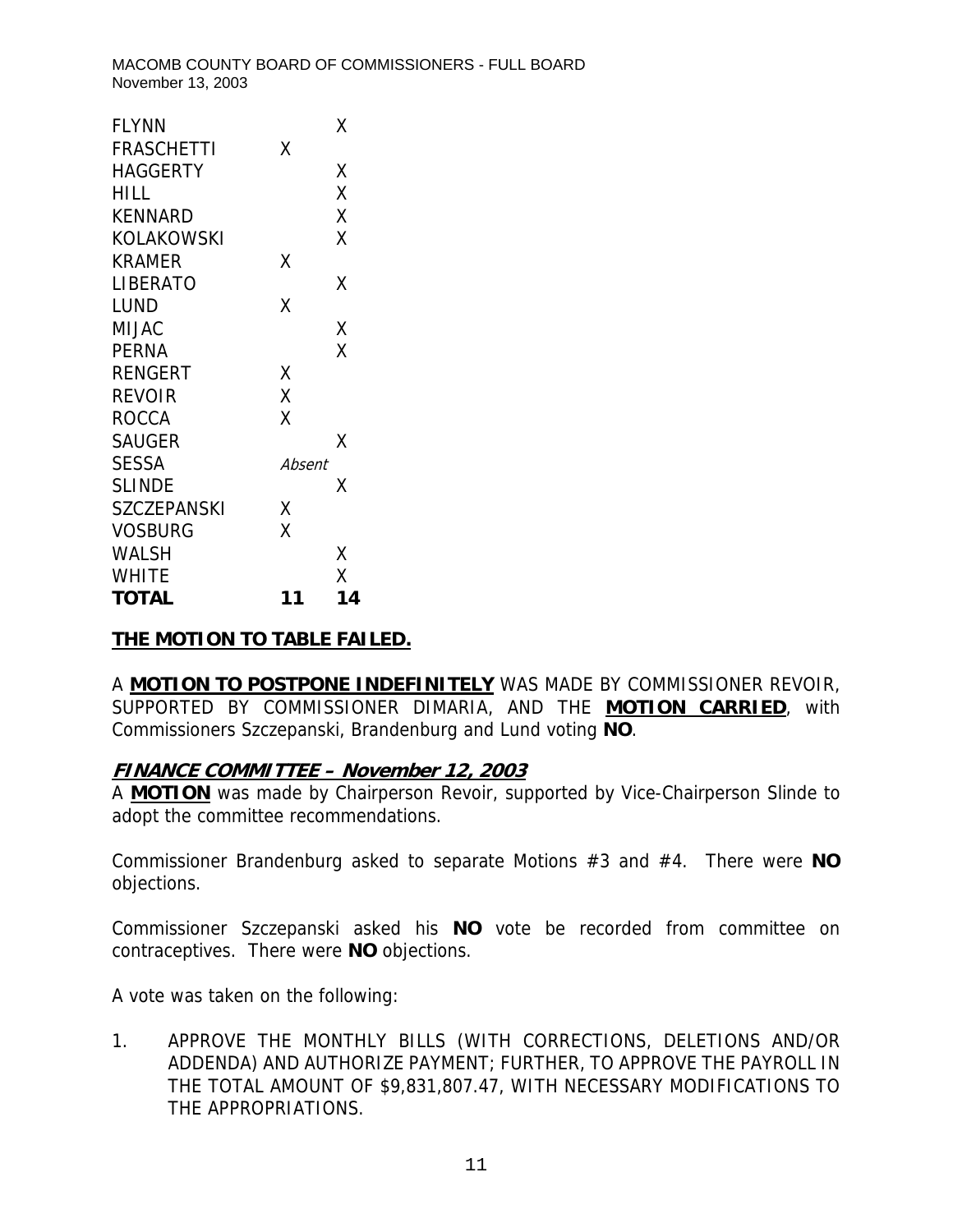- 2. APPROVE THE ISSUANCE OF A REQUEST FOR PROPOSAL FOR A VENDOR TO HOST THE 15<sup>TH</sup> ANNUAL VOLUNTEER DINNER AND AWARDS CEREMONY.
- 5. CONCUR IN THE RECOMMENDATION OF THE DIRECTOR OF RISK MANAGEMENT AND SAFETY AND EXTEND THE EXISTING CONTRACT FOR PROPERTY AND CASUALTY INSURANCE AGENCY SERVICES WITH MARSH USA FOR TWO YEARS, BEGINNING JULY 1, 2004 THROUGH JUNE 30, 2006.
- 6. CONCUR IN THE RECOMMENDATION OF CORPORATION COUNSEL CONCERNING THE CASE OF BROTHERHOOD MUTUAL INSURANCE CO. V MACOMB COUNTY.

## **THE MOTION CARRIED.**

### **SEPARATED MOTION**

3. CONCUR WITH THE PURCHASING MANAGER AND AWARD THE BID FOR FIRST AID KIT SUPPLIES TO THE LOWEST RESPONSIBLE BIDDER, MFASCO HEALTH, AT A COST OF \$3,306.30 BASED ON PREVIOUS YEAR QUANTITIES (\$3,339.70 LESS 1% DISCOUNT).

**THE MOTION CARRIED**, with Commissioner Brandenburg voting **NO**.

## **SEPARATED MOTION**

4. ACCEPT THE BID BY CORPORATE OCCUPATIONAL HEALTH SERVICES FOR THE PURPOSE OF THE COUNTY MEDICAL AND CLINICAL SERVICES FOR THE TREATMENT OF EMPLOYEE RELATED WORKERS' COMPENSATION INJURY/ILLNESS, OCCUPATIONAL HEALTH CONSULTATION, DRUG AND ALCOHOL TESTING AND PRE-EMPLOYMENT AND EMPLOYMENT RELATED PHYSICALS FOR A PERIOD OF THREE YEARS, BEGINNING JANUARY 2, 2004.

A discussion ensued.

**CALL FOR THE QUESTION** to end debate was made by Commissioner Sauger. A vote was taken, was 2/3's and the debate ended.

**THE MOTION CARRIED**, with Commissioners Brandenburg voting **NO**.

### **RESOLUTIONS/TRIBUTES**

A **MOTION** was made by Commissioner Liberato, supported by Commissioner Slinde, to adopt the Resolutions and Tributes in their entirety.

Commissioner Doherty asked to separate Resolution 11 b. There were **NO** objections.

A vote was taken on the following:

Res. No. 03- 129 Commemorating the 135<sup>th</sup> Anniversary of the First Congregational Church of New Haven (offered by Kramer; recommended by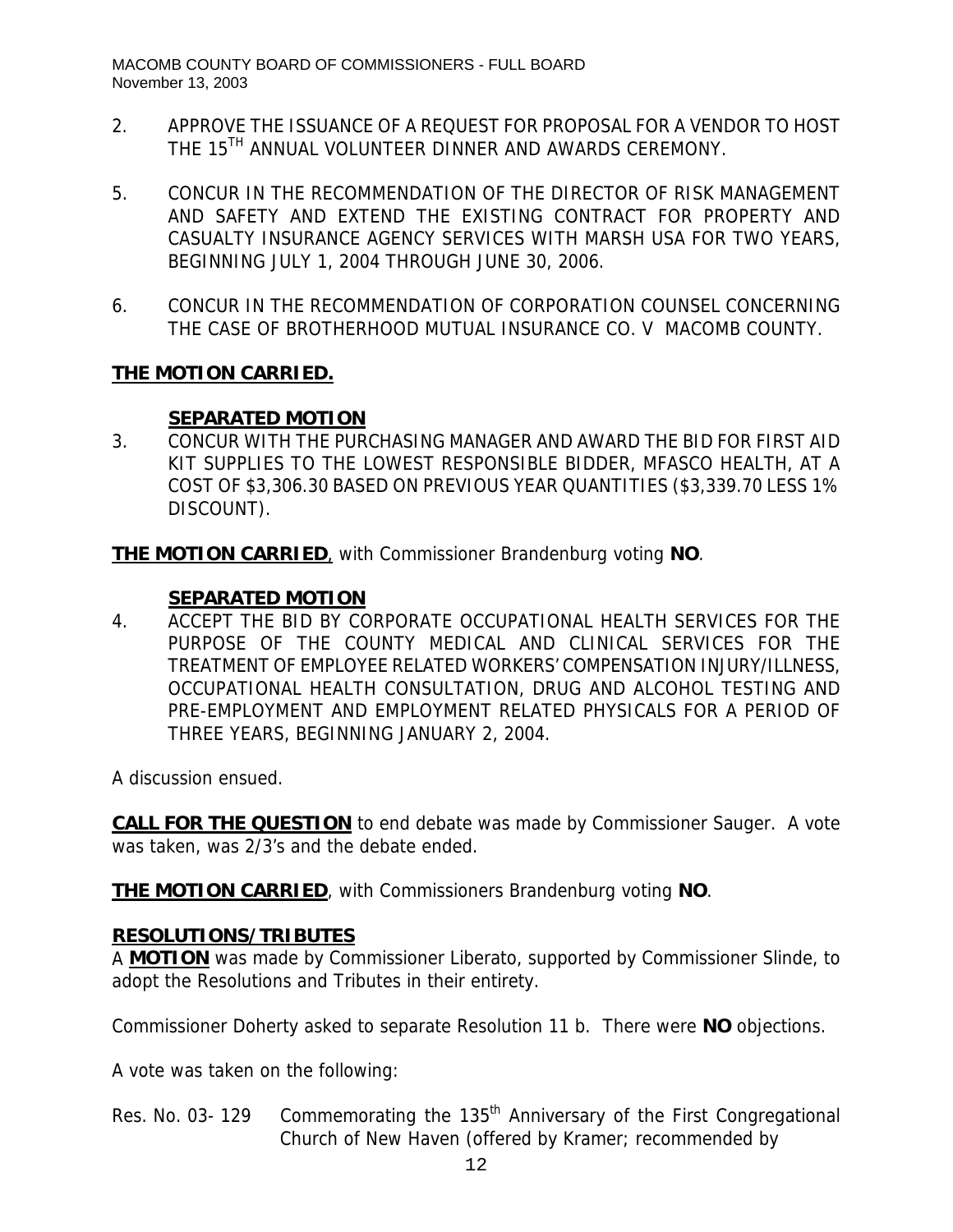Operational Services Committee on 11/4/03)

- Res. No. 03-131 Commending Margaret McGilton on being named Grand President of the Military Order of Cootie Auxiliary (offered by Haggerty; recommended by Personnel Committee on 11/7/03)
- Res. No. 03-133 In recognition of the Grand Opening of Lowes in Clinton Township (offered by Perna; recommended by Personnel Committee on 11/7/03)
- Res. No. 03-134 Commending Norman Birr, Planning Director of Sterling Heights Retirement (offered by DeSaele; recommended by Personnel Committee on 11/7/03)
- Res. No. 03-130 Commending Scott Carter Eagle Scout (offered by Brandenburg)
- Res. No. 03-132 Honoring John and Emma Martin  $50<sup>th</sup>$  Wedding Anniversary (offered by Hill)
- Res. No. 03-135 Recognizing Vickie Rebar, Command Ombudsman for Navel Reserve Center (offered by Sessa)
- Res. No. 03-136 Oppose House Bill 4688 which would Eliminate County Approvals for Out-of-County Importation of Trash (offered by Board Chair)
- Res. No. 03-137 Oppose House Bill 4987 (offered by Flynn)

### **THE MOTION CARRIED**.

#### **SEPARATED RESOLUTION**

11 b Supporting the President's Position Re: Marriage (offered by Brandenburg; recommended by LAS committee on 11/5/03)

A **MOTION TO TABLE** was made by Commissioner Doherty, supported by Commissioner Flynn.

#### **ROLL CALL VOTE ON MOTION TO TABLE**

|                    | <b>YES</b> | <b>NO</b> |  |
|--------------------|------------|-----------|--|
| <b>BRANDENBURG</b> |            | X         |  |
| <b>BROWN</b>       |            | X         |  |
| <b>DESAELE</b>     |            | X         |  |
| DI MARIA           | X          |           |  |
| <b>DOHERTY</b>     | Χ          |           |  |
| <b>FLYNN</b>       | X          |           |  |
| <b>FRASCHETTI</b>  |            | X         |  |
| <b>HAGGERTY</b>    | x          |           |  |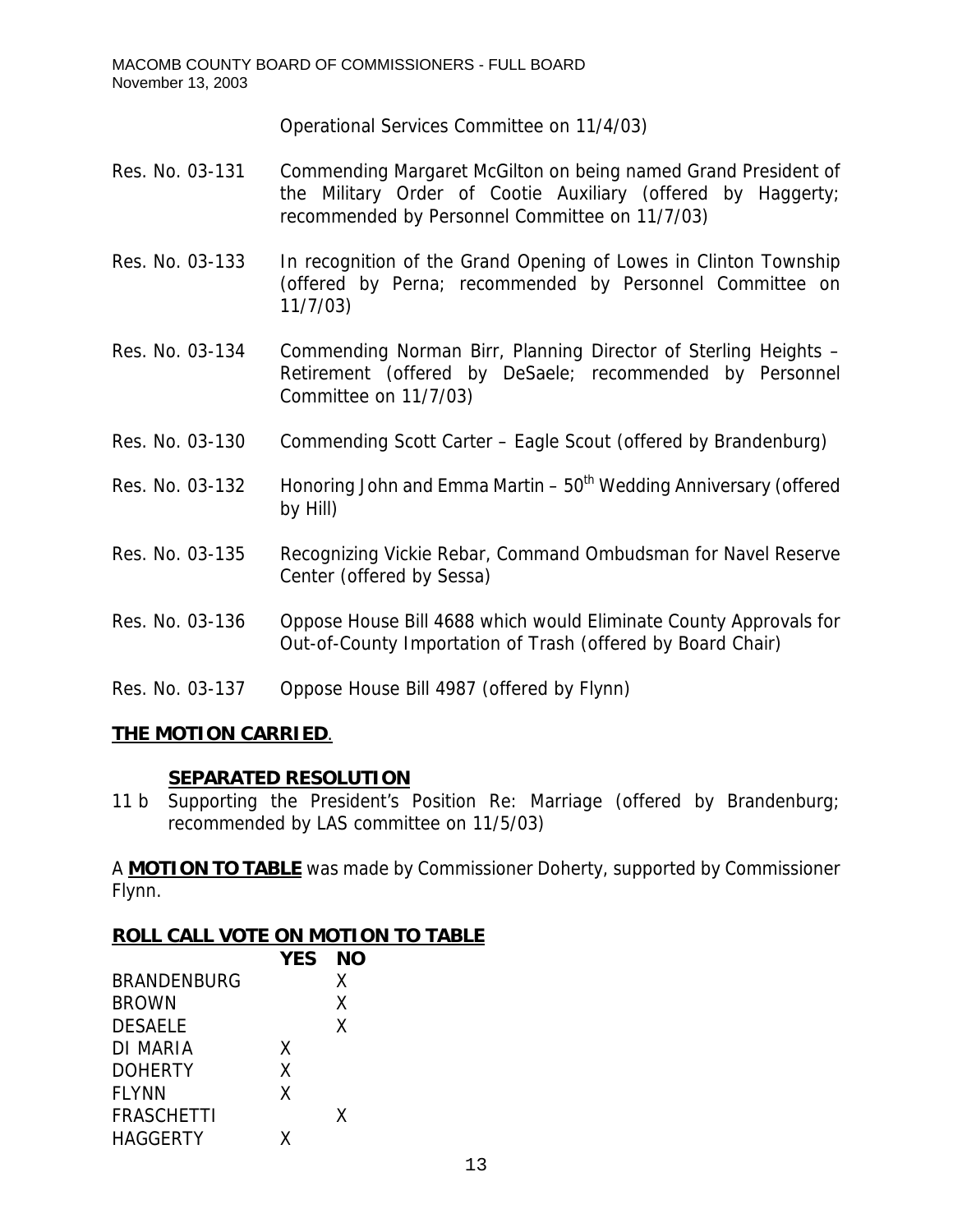| HILL               | Χ      |    |
|--------------------|--------|----|
| <b>KENNARD</b>     | Χ      |    |
| KOLAKOWSKI         | χ      |    |
| KRAMER             |        | Χ  |
| LIBERATO           | Χ      |    |
| LUND               |        | Χ  |
| MIJAC              | Χ      |    |
| <b>PERNA</b>       | Χ      |    |
| RENGERT            |        | Х  |
| REVOIR             |        | Χ  |
| ROCCA              |        | X  |
| <b>SAUGER</b>      | Χ      |    |
| <b>SESSA</b>       | Absent |    |
| <b>SLINDE</b>      | x      |    |
| <b>SZCZEPANSKI</b> |        | Х  |
| VOSBURG            |        | Χ  |
| WALSH              | Χ      |    |
| WHITE              | Χ      |    |
| <b>TOTAL</b>       | 14     | 11 |

## **THE MOTION TO TABLE PASSED.**

#### **ITEMS WAIVED BY COMMUNITY SERVICES COMMITTEE CHAIRMAN:**

A **MOTION** WAS MADE BY COMMISSIONER LIBERATO, SUPPORTED BY COMMISSIONER PERNA TO AUTHORIZE THE FOLLOWING:

- a) AUTHORIZE MSU EXTENSION TO RENEW CONTRACT WITH MICHIGAN COMMUNITY COORDINATED CHILD CARE ASSOCIATION FOR CHILD CARE TRAINING, TECHNICAL ASSISTANCE AND RECRUITMENT SERVICES; AND
- b) AUTHORIZE RENEWAL OF EXCHANGE OF SERVICES (AGREEMENT) BETWEEN MSU EXTENSION AND WIC PROGRAM FOR NUTRITION EDUCATION TO WIC CLIENTS; AND
- c) AUTHORIZE COMMUNITY SERVICES AGENCY TO RECEIVE FUNDS FROM MICHIGAN COMMUNITY ACTION AGENCY ASSOCIATION TO PROVIDE EMERGENCY ENERGY ASSISTANCE TO LOW-INCOME FAMILIES.

#### **THE MOTION CARRIED.**

## **ITEMS WAIVED BY PLANNING & ECONOMIC DEVELOPMENT COMMITTEE CHAIRMAN:**

A **MOTION** WAS MADE BY COMMISSIONER WALSH, SUPPORTED BY COMMISSIONER FLYNN TO APPROVE THE FOLLOWING: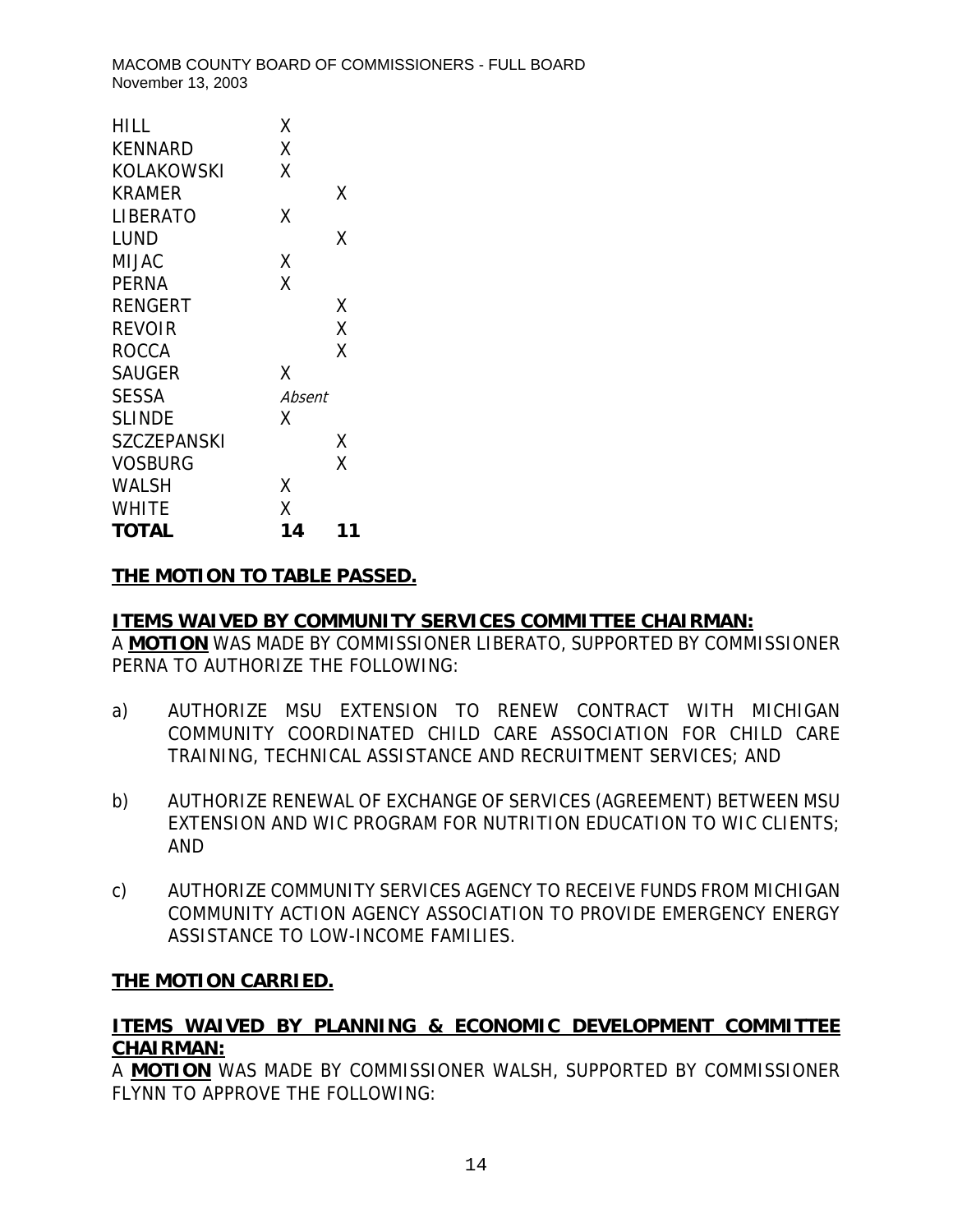- a) APPROVE PROPOSAL IN HOME PROGRAM CHDO FUNDS FROM HOUSING OPPORTUNITIES FOR MACOMB, INC.; AND
- b) APPROVE PROPOSAL IN HOME PROGRAM CHDO FUNDS FROM SPRINGHILL HOUSING CORPORATION; AND
- c) AUTHORIZE PLANNING & ECONOMIC DEVELOPMENT DEPARTMENT TO APPLY FOR GRANT TO ASSESS BROWNFIELD SITES THROUGH THE U.S. ENVIRONMENTAL PROTECTION AGENCY.

#### **THE MOTION CARRIED.**

#### **REQUESTS FOR PURCHASE OF PREVIOUS SERVICE TIME (4)**

A **MOTION** WAS MADE BY COMMISSIONER DIMARIA, SUPPORTED BY COMMISSIONER FLYNN, TO APPROVE THE PURCHASE OF PREVIOUS SERVICE TIME BY CHERYL SERRA, JOHN DuBOIS, BEATRICE ROSSO AND KAREN MADDEN, AND THE **MOTION CARRIED**.

#### **CHANGE IN 2004 ORGANIZATIONAL MEETING DATE**

A **MOTION** WAS MADE BY COMMISSIONER FLYNN, SUPPORTED BY COMMISSIONER KOLAKOWSKI, TO APPROVE THE CHANGE IN THE 2004 ORGANIZATIONAL MEETING FROM JANUARY 5, 2004 TO JANUARY 6, 2004, AND THE **MOTION CARRIED.**

#### **APPOINTMENT**

### a) **PURCHASE OF DEVELOPMENT RIGHTS (PDR) COMMITTEE**

A **MOTION** WAS MADE BY COMMISSIONER KOLAKOWSKI, SUPPORTED BY COMMISSIONER FLYNN, TO APPOINT COMMISSIONER KEITH RENGERT AND COMMISSIONER DON BROWN TO THE PURCHASE OF DEVELOPMENT RIGHTS COMMITTEE, AND THE **MOTION CARRIED**.

#### **ADDED AGENDA ITEM BY CHAIR WHITE**

Commissioner Perna read into the record a letter addressed to the Parks & Recreation Commission delivered November 13, 2003 from the attorney's representing Hillside Productions in reference to Freedom Hill Independence Hall. **(Received and filed)** 

#### **NEW BUSINESS**

Commissioner Mijac explained the pension figures of part time employees and full time employees. Spoke regarding the unfair comments made in the Detroit News about Chair White. He would also like the Rules Committee to look at forming a special committee to deal with ethics and county government.

Commissioner Lund wants to make sure his NO vote was recorded on motion to postpone indefinitely the mileage issue. Indicated he is pleased with the content of the letter Commissioner Perna read into the record.

Commissioner Liberato indicated he was unaware of what was happening at the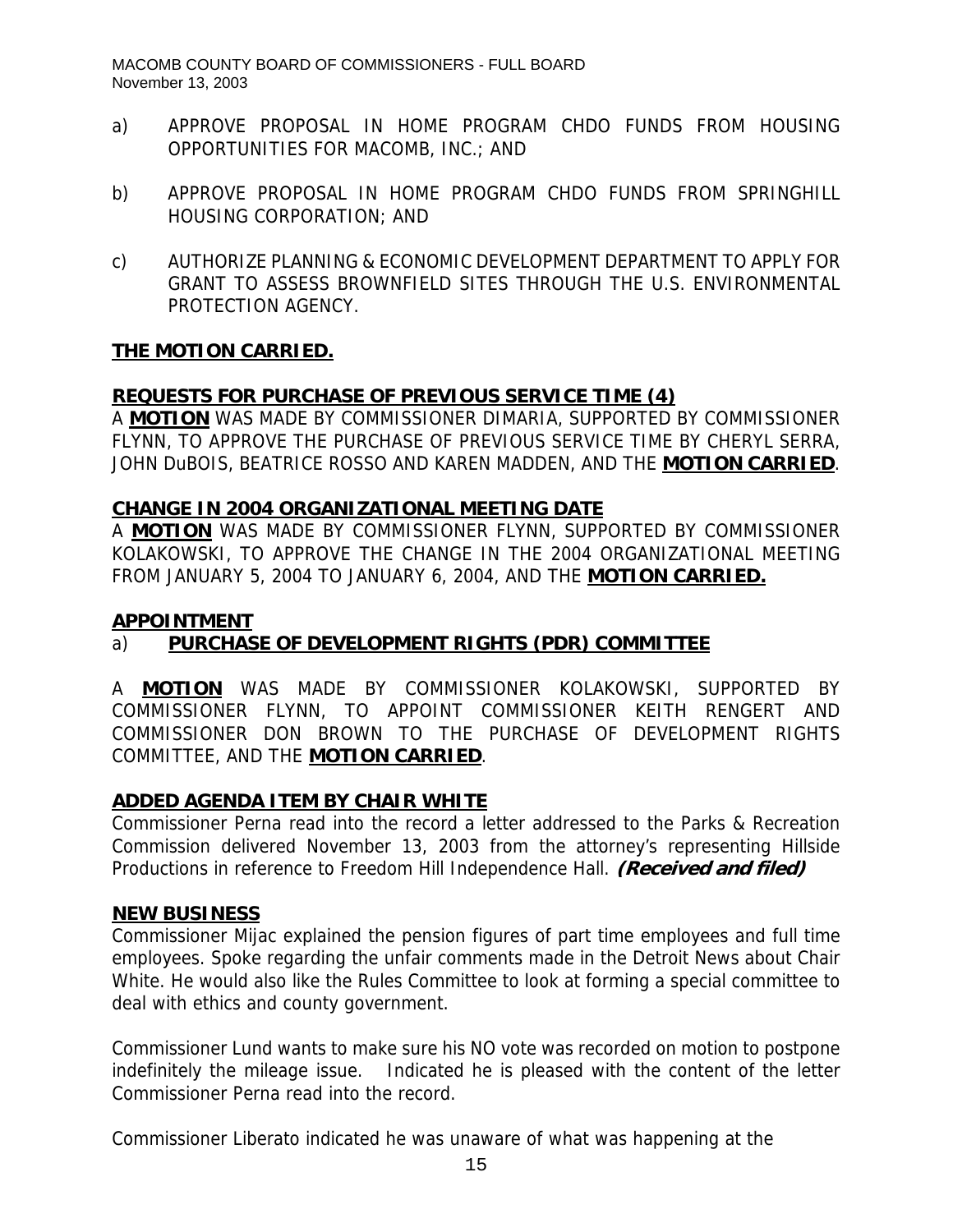Community Mental Health Department until he heard the presentation this evening by the president of Local 411. These issues need to be resolved before the 2004-2005 budget is finalized. Requesting Chair White, Personnel Committee Chair Rob Mijac and Human Resource Director, Ted Cwiek look into these issues immediately.

Commissioner Hill vented his frustrations in terms of the investigations into hiring practices in the county. There are still a lot of answered questions and still a lot of complaints.

In response to Commissioner Hill, Commissioner Lund indicated that the Ad Hoc Committee could not get things done in 90 days. He stated another committee meeting is scheduled next Wednesday, November  $19<sup>th</sup>$  and things should be wrapped up at that time.

Commissioner Kramer indicated the list of department fund balances that were requested in order to complete preparation for approving the 2004-2005 budget, have not been received from Mr. Diegel. He would appreciate getting that report prior to completing the budget process.

Commissioner Kolakowski stated that the Ad Hoc Committee regarding hiring practices is making progress.

Commissioner Rengert updated the board on House Bill 4688 and thanked them for initiating some action in opposing the bill. It would have eliminated the ability to restrict out of county importation of trash. Also requested the Rules Committee look at substitute motions. He believes substitute motions with 2/3 approval by the commissioners would be fair. Would also like the Rules Committee to look into the board minutes regarding public comments and where motions for reconsideration should come on the agenda. He feels reconsideration motions should come under New Business instead of the middle of the agenda.

Commissioner Flynn announced Monday, November  $17<sup>th</sup>$  the Mental Health Committee is meeting and invites Donna Cangemi to attend for her input as president of AFSCME Local 411 of the concerns that exist within that department.

Commissioner Brandenburg thanked the public who appeared tonight and voiced their opinion on the resolution supporting the president's position regarding marriage and her disappointment in those who did not take the time to listen.

Commissioner Revoir expressed, on behalf of one of the public speakers who had to leave, the disgust she felt towards the board for not supporting the resolution regarding marriage.

Commissioner Sauger hopes the Retirement Pension Board looks into the part time employees retirement system.

Commissioner Szczepanski inquired of Corporation Counsel whether the resolution regarding the president's position on marriage, if brought back again next month, could be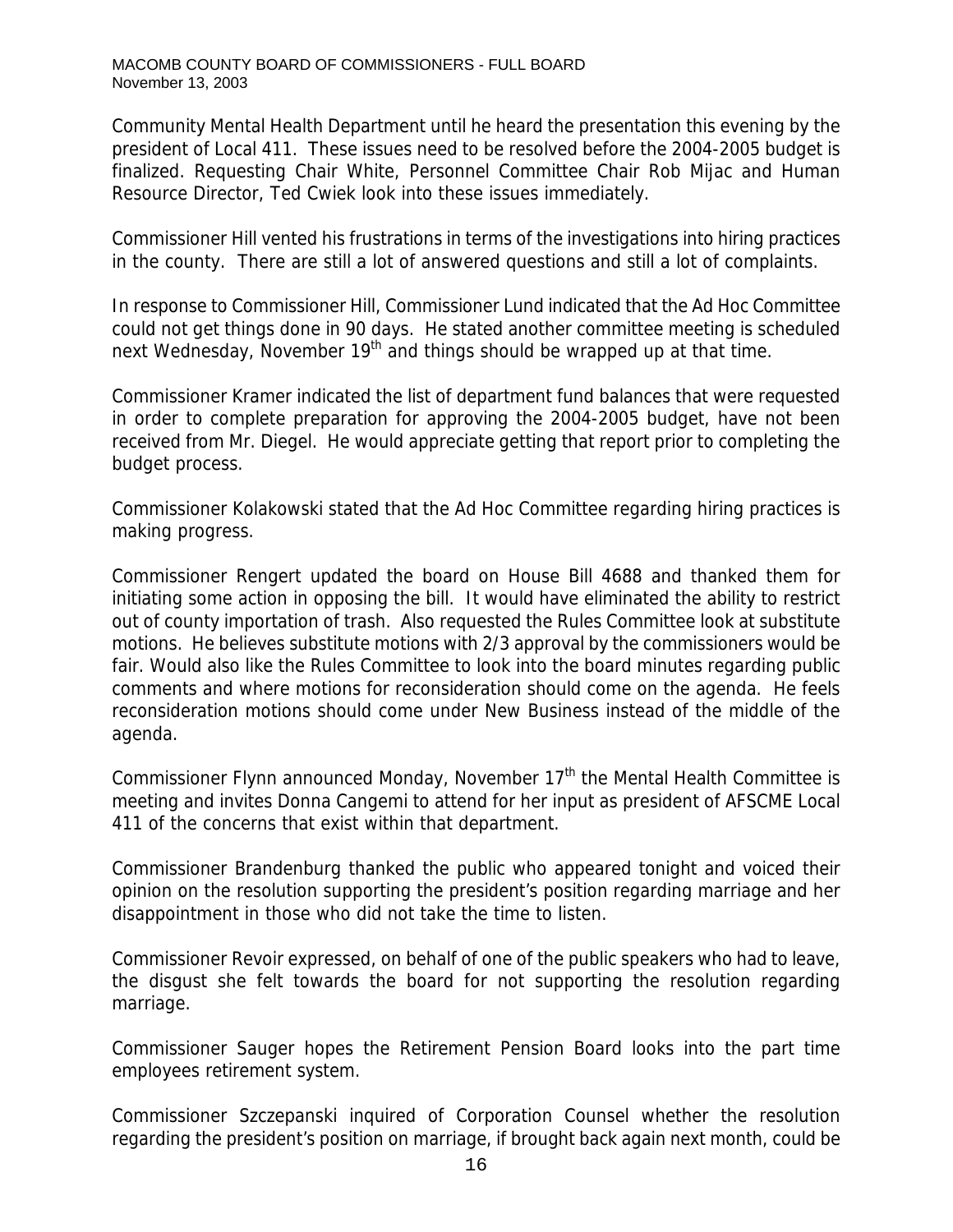MACOMB COUNTY BOARD OF COMMISSIONERS - FULL BOARD November 13, 2003 tabled again.

George Brumbaugh stated it could not be brought up again at committee. It is on the table and belongs to the full board.

#### **PUBLIC PARTICIPATION**

**Bob Brandenburg, 17396 Delaware, Macomb Township Pastor D. L. Bradley, 22625 Quinn Road, Clinton Township Mary Ann Kramer 8743 Kidley, Sterling Heights Jessica Brandenburg, 17396 Delaware, Macomb Township Andrea Smolenski, 8663 Essen, Sterling Heights Reverand John Mack, 58527 Delaney, New Haven Donald Lobsinger, St. Clair Shores** 

Expressed their disappointment in those on the board who did not support the resolution regarding the president's position on marriage. The quality of life with no real values, does not lead to quality of life, it leads to chaos.

#### **ROLL CALL ATTENDANCE**

| Ralph A. Liberato       | District 1  |
|-------------------------|-------------|
| Marvin Sauger           | District 2  |
| Phillip A. DiMaria      | District 3  |
| Mike Walsh              | District 4  |
| Susan L. Doherty        | District 5  |
| Joan Flynn              | District 6  |
| Sue Rocca               | District 7  |
| Diana J. Kolakowski     | District 8  |
| Robert Mijac            | District 9  |
| <b>Philis DeSaele</b>   | District 10 |
| Ed Szczepanski          | District 11 |
| Peter J. Lund           | District 12 |
| Don Brown               | District 13 |
| Kurt S. Kramer          | District 14 |
| Keith Rengert           | District 15 |
| William J. Revoir       | District 16 |
| Bobby L. Hill           | District 17 |
| James M. Perna          | District 19 |
| Nancy M. White          | District 20 |
| Leonard Haggerty        | District 21 |
| <b>Elizabeth Slinde</b> | District 22 |
| Roland R. Fraschetti    | District 23 |
| Peggy Kennard           | District 24 |
| Kathy Vosburg           | District 25 |
| Nicholyn A. Brandenburg | District 26 |

Commissioner Sessa absent and excused.